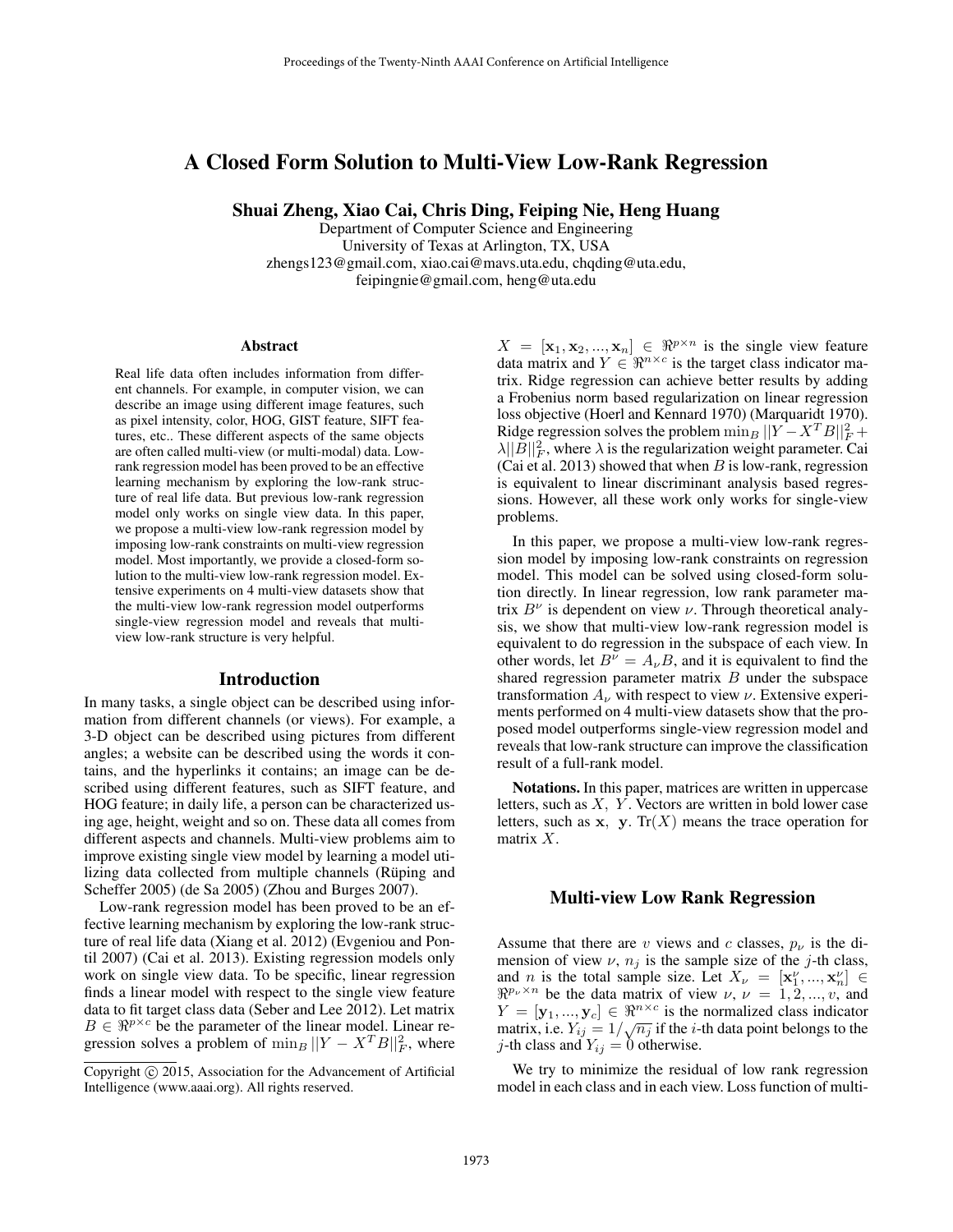view low rank ridge regression can be proposed as in Eq.(1):

$$
J_0 = \sum_{\nu=1}^{v} \sum_{k=1}^{c} \{ ||\mathbf{y}_k - (X_{\nu}^T \beta_k^{\nu} + f_k^{\nu} \mathbf{e})||_2^2 + \lambda_{\nu} ||\beta_k^{\nu}||_2^2 \}
$$
  
= 
$$
\sum_{\nu=1}^{v} \{ ||Y - (X_{\nu}^T B^{\nu} + E F^{\nu})||_F^2 + \lambda_{\nu} ||B^{\nu}||_F^2 \} (1)
$$

where projection matrix  $B^{\nu} = [\beta_1^{\nu}, ..., \beta_c^{\nu}] \in \Re^{p_{\nu} \times c}$ , bias  $F^{\nu} = diag(f_1^{\nu},...,f_c^{\nu}), E = [\mathbf{e},...,\mathbf{e}] \in \Re^{n \times c}$ . e is a ndimensional column vector with all elements equal to 1.  $\lambda_{\nu}$ is the regularization parameter of view  $\nu$ . Let's introduce low rank projection  $B^{\nu}$  with rank s,  $s < min(p_{\nu}, c)$ ,

$$
\beta_k^{\nu} = A_{\nu} b_k, \quad \text{or} \quad B^{\nu} = A_{\nu} B, \tag{2}
$$

where  $A_{\nu} \in \Re^{p_{\nu} \times s}$ , and  $B = (\mathbf{b}_1, ..., \mathbf{b}_c) \in \Re^{s \times c}$ . Therefore, the objective function Eq. $(1)$  can be written as:

$$
J_1 = \sum_{\nu=1}^{v} \{ ||Y - (X_{\nu}^T A_{\nu} B + E F^{\nu})||_F^2 + \lambda_{\nu} ||A_{\nu} B||_F^2 \} \tag{3}
$$

It is noteworthy that from Eq. $(3)$ , we can see that multi-view low-rank regression model is equivalent to do regression in the subspace of each view. Matrix  $A_{\nu}$  is the subspace matrix of view  $\nu$ . Matrix  $B$  is the shared regression parameter matrix of all views.

### Closed form solution

We now present the closed form solution of the Multi-view Low Rank Regression. Before we talk about the closed form solution, we present Lemma 1 to simplify Eq.(3).

**Lemma 1.** *The bias*  $f_k^{\nu}$  *can be solved and eliminated from* J1*, which is thus simplified into*

$$
J_1 = \sum_{\nu=1}^{v} \{ \| Y^c - X_{\nu}^{cT} A_{\nu} B \|_F^2 + \lambda_{\nu} \| A_{\nu} B \|_F^2 \} \tag{4}
$$

*where bias* f ν k *relates to* B *as*

$$
f_k^{\nu*} = \bar{y}_k - \bar{\mathbf{x}}_\nu^T A_\nu b_k^{\nu}
$$
 (5)

 $and$   $X_{\nu}^{c} = X_{\nu} - \bar{\mathbf{x}} \mathbf{e}^{T}$  is centered data matrix of view  $\nu$  and  $Y^{c} = \overline{Y} - (\overline{y}_{1},...,\overline{y}_{c})$ e is centered class indicator matrix.

*Proof.* Taking derivative of Eq.(3) w.r.t.  $f_k^{\nu}$  and setting it to zero, the optimal solution of  $f_k^{\nu}$  is given as in Eq.(5), where  $\bar{y}_k$  is a real number,  $\bar{y}_k = \sum_{i=1}^{n^k} y_{ki}/n$ ,  $\bar{\mathbf{x}}_\nu = \sum_{i=1}^{n^k} \mathbf{x}_i^{\nu}/n \in$  $\mathbb{R}^{p_{\nu} \times 1}$ . Substituting Eq.(5) into Eq.(3), we have Eq.(4).

In the rest of this paper, we focus on solving Eq.(4). For simplicity of notations, we drop c in  $X_{\nu}^{c}$  and use  $\hat{X}_{\nu}$  to denote the centered  $X_{\nu}$ . Similarly, we drop c in  $Y^{c}$  and use Y to denote the centered Y .

Now we present Theorem 1 to give the closed form solution of multi-view low-rank regression model.

**Theorem 1.** *The optimal solution of*  $J_1({A_\nu}, B)$  *is the following:*

*1.*  $\{A_{\nu}\}\$ is given by the optimal solution of the following *problem:*

$$
\max_{\{A_{\nu}\}} Tr(G^{-1}HYY^TH^T) \tag{6}
$$

*where*

$$
G = G({A\nu}) \triangleq \sum_{\nu} A_{\nu}^T (X_{\nu} X_{\nu}^T + \lambda_{\nu} I) A_{\nu}, \qquad (7)
$$

$$
H = H(\lbrace A_{\nu} \rbrace) \triangleq \sum_{\nu} A_{\nu}^{T} X_{\nu}
$$
 (8)

*2.* B *is given by*

$$
B^* = G^{-1}H.\tag{9}
$$

*Proof.* Taking derivative of Eq.(4) w.r.t. B, we have

$$
\frac{\partial J}{\partial B} = -2 \sum_{\nu} A_{\nu}^T X_{\nu} Y + 2 \sum_{\nu} A_{\nu}^T X_{\nu} X_{\nu}^T A_{\nu} B
$$

$$
+ 2 \lambda_{\nu} \sum_{\nu} A_{\nu}^T A_{\nu} B. \quad (10)
$$

Setting Eq.(10) to zero, we have Eq.(9).

Substituting Eq. $(9)$  in Eq. $(4)$ , we have

$$
J = -\min_{\{A_{\nu}\}} \text{Tr}(G^{-1}HYY^TH^T) \tag{11}
$$

where  $G = G({A_{\nu}}) \triangleq \sum_{\nu} A_{\nu}^{T} (X_{\nu} X_{\nu}^{T} + \lambda_{\nu} I) A_{\nu}$ ,  $H = H({A<sub>\nu</sub>}) \triangleq \sum_{\nu} A_{\nu}^T X_{\nu}$ . Eq.(11) is equivalent to  $Eq.(6)$ .

Furthermore, we present Theorem 2 to give the closed form solution for Eq.(6). Let

$$
A = \begin{pmatrix} A_1 \\ A_2 \\ \dots \\ A_v \end{pmatrix}, \qquad X = \begin{pmatrix} X_1 \\ X_2 \\ \dots \\ X_v \end{pmatrix}, \tag{12}
$$

$$
S_b = XYY^T X^T,\tag{13}
$$

$$
S_t = diag(X_1 X_1^T + \lambda_1 I, ..., X_v X_v^T + \lambda_v I),
$$
 (14)

Theorem 2. *Eq.(6) is equivalent to*

$$
\max_{A} \text{Tr}[(A^T S_t A)^{-1} A^T S_b A],\tag{15}
$$

*where the optimal solution* A<sup>∗</sup> *is given by eigenvectors of*  $S_t^{-1} S_b$  that correspond to the s largest eigenvalues.

#### Algorithm

We present Algorithm 1 to summarize the steps of multiview low-rank regression model. One of the advantages of our model is that it can be solved using closed-form solution directly. The input of this algorithm is (1) centered and normalized data matrix  $X_{\nu} \in \mathbb{R}^{p_{\nu} \times n}$  from view  $\nu$ , where  $\nu = 1, 2, ..., v$ , v is view number,  $p_{\nu}$  is the dimension of view  $\nu$  and n is sample number, (2) class indicator matrix  $Y \in \mathbb{R}^{n \times c}$ , (3) regularization weight parameter  $\lambda_{\nu}$ , (4) rank  $s$ , which is less than the class number  $c$ . The output of this algorithm is matrix  $A_{\nu} \in \Re^{p_{\nu} \times s}$  and  $B \in \Re^{s \times c}$ . We can compute  $S_b$  and  $S_t$  using Eq.(13) and Eq.(14). In step 2, we compute A, which is those eigenvectors of  $S_t^{-1}S_b$  that correspond to the  $s$  largest eigenvalues. We should use Eq.(12) to restore  $A_{\nu}$  from A. Finally, we compute B using Eq.(9).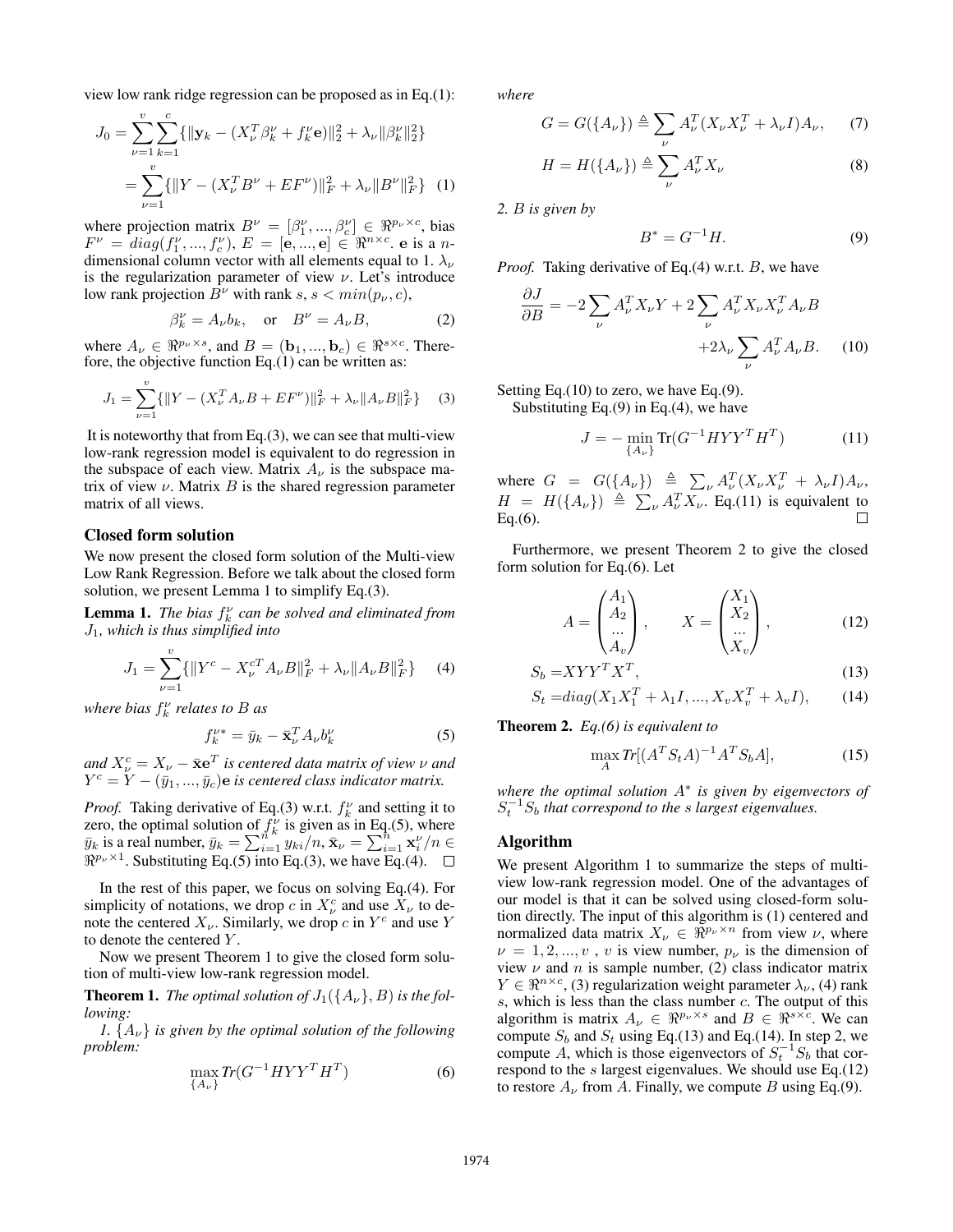#### Algorithm 1 Multi-view low-rank regression

- **Input:** Data matrix  $X_{\nu} \in \Re^{p_{\nu} \times n}$ , class indicator matrix  $Y \in$  $\Re^{n \times c}$ , regularization weight parameter  $\lambda_{\nu}$ , rank  $s < c, \nu =$  $1,2,...,v$
- **Output:** Matrix  $A_{\nu} \in \mathbb{R}^{p_{\nu} \times s}$  and  $B \in \mathbb{R}^{s \times c}$ ,  $\nu = 1, 2, ..., v$
- 1: Compute  $S_b$  and  $S_t$  using Eq.(13) and Eq.(14)
- 2: Compute  $A_{\nu}$  using the optimal solution of Eq.(15)
- 3: Compute  $B$  using Eq.(9)

Table 1: Multi-view datasets attributes.

| Data        | $n_{\cdot}$ |    | I) | $p_{\nu}$           |
|-------------|-------------|----|----|---------------------|
| <b>MSRC</b> | 210         |    |    | 1302, 512, 100, 256 |
| Caltech     | 1230        | 20 |    | 1302, 512, 100, 256 |
| Cornell     | 195         |    | 3  | 107, 20, 15         |
| Cora        | 2708        |    |    | 101, 180, 75        |

### Multi-view Full Rank Regression

Low-rank regression model has been proved to be an effective learning mechanism by exploring the low-rank structure of real life data. Will the multi-view low-rank regression model be able to capture the low-rank structure and improve the performance of a full-rank model? We will compare the performance of multi-view low-rank regression model with a full-rank model in experiment section.

In the case of multi-view full-rank regression, rank  $s = c$ , there is no constraint on  $B^{\nu}$  in Eq.(1) and we will not use Eq.(2). To be specific, we will minimize the objective Eq.(4):

$$
J_1 = \sum_{\nu=1}^{v} \{ \| Y - X_{\nu}^T B^{\nu} \|_F^2 + \lambda_{\nu} \| B^{\nu} \|_F^2 \}
$$
 (16)

Eq.(16) can be solved using close form solution. Taking derivative of Eq.(16) w.r.t.  $B^{\nu}$  and setting it to zero, the optimal solution of  $B^{\nu}$  is given as

$$
B^{\nu} = (X_{\nu} X_{\nu}^{T} + \lambda_{\nu} I)^{-1} X_{\nu} Y, \qquad (17)
$$

where  $I \in \Re^{p_{\nu} \times p_{\nu}}$  is an identity matrix.

### Connections to other Multi-view work

Various multi-view learning models have been studied and all multi-view models are expected to have better performance than single view models. Existing multi-view approaches mainly are inspired from spectral clustering and subspace learning. de Sa (de Sa 2005) developed a spectral clustering algorithm for only two views by creating a bipartite graph based on the "minimizing-disagreement" idea. Zhou (Zhou and Burges 2007) developed a multi-view spectral clustering model via generalizing the single view normalized cut to the multi-view case. They try to find a cut which is close to be optimal on each single-view graph by exploiting a mixture of Markov chains associated with graphs of different views. Kumar (Kumar and Daumé 2011) proposed a co-training flavour spectral clustering algorithm and use spectral embedding from one view to constrain the similarity graph used for the other view. Kumar (Kumar, Rai,



Figure 1: Effect of regression bias in Eq.(1) or Eq.(3).

and Daume 2011) used the philosophy of co-regularization, which has been used in the past for semi-supervised learning problems, to make the clusterings in different views agree with each other.

Multi-view learning models from the point of view of subspace learning mainly try to find a subspace for each view and then develop a learning model across views in their subspaces. Canonical-Correlation Analysis (CCA) (Hotelling 1936) was first used to study the correlation of two views in their respective subspaces. Hardoon (Hardoon, Szedmak, and Shawe-Taylor 2004) (Hardoon and Shawe-Taylor 2009) designed an Kernel Canonical-Correlation Analysis to extract patterns from two views. Chaudhuri (Chaudhuri et al. 2009) proposed a CCA-based subspace multi-view learning approach to find a subspace such that the objects of different classes are well-separated and within-class distance is minimized. Greene (Greene and Cunningham 2009) developed a Non-negative Matrix Factorization (NMF) (Lee and Seung 1999) approach to effectively identify common patterns and reconcile between-view disagreements by combining data from multiple views.

The proposed multi-view low-rank regression model should be categorized into the class of subspace learning multi-view. The important contribution of this paper is that we developed low-rank regression model to study multiview problems. Surprisingly, there exists closed form solution to multi-view low-rank regression model.

### Experiments

In this section, we perform extensive experiments on 4 multiple-view datasets. Through model learning, we systematically explore the best settings of regression bias, regularization weight parameter  $\lambda_{\nu}$  and how to do classification using multi-view regression. We compare the classification accuracy of multi-view low-rank ridge regression with singleview regression, linear regression and full rank ridge regression.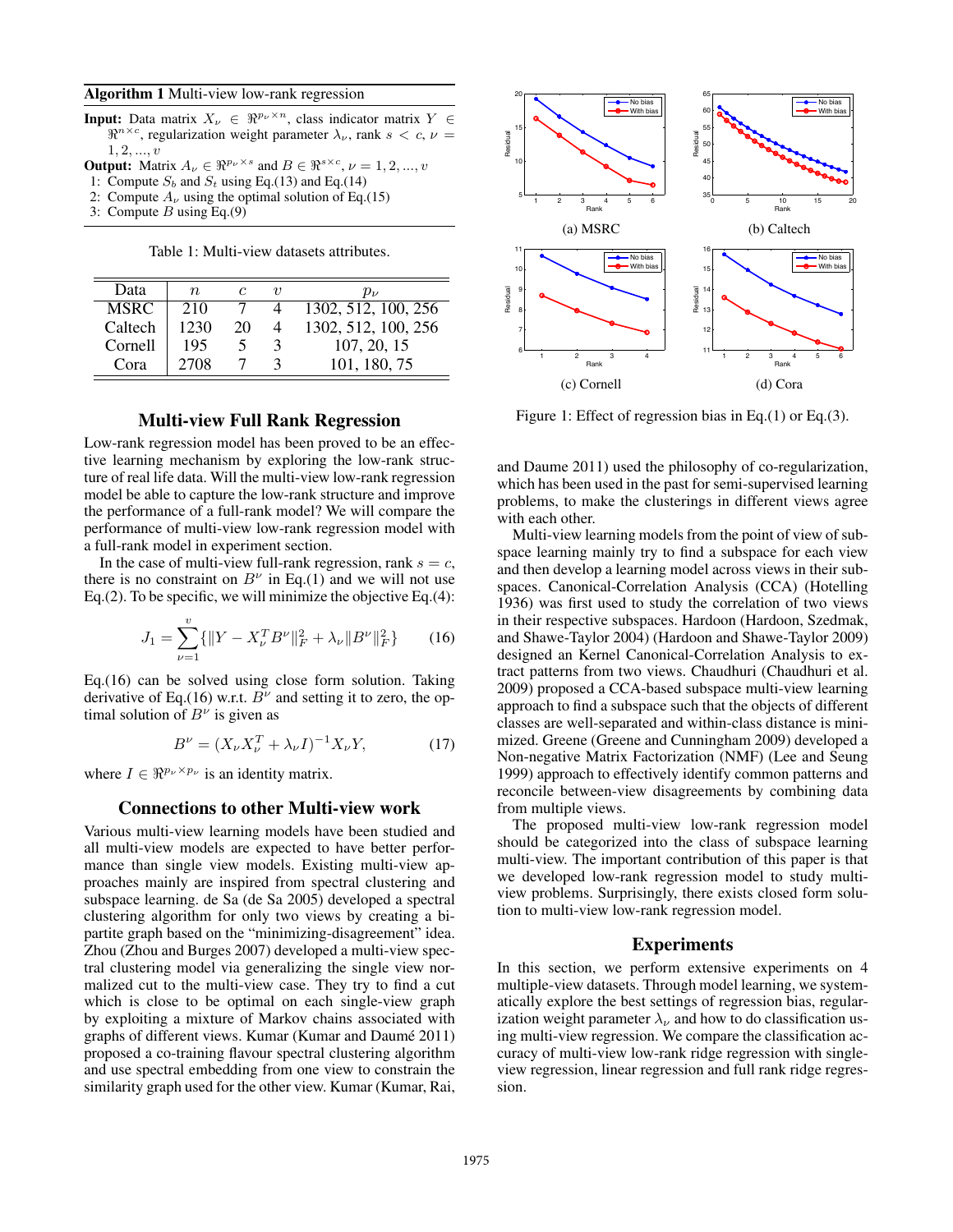

Figure 2: Classification using different voting or sum methods.

#### **Datasets**

Various multi-view datasets are used. These datasets include image datasets MSRC (Lee and Grauman 2009) and Caltech (Fei-Fei, Fergus, and Perona 2007), website dataset Cornell (Craven et al. 2000) and scientific publication dataset Cora (McCallum et al. 1999). Cornell and Cora are downloaded from (Grimal 2014). Summary of the datasets attributes are presented in Table 1, where  $n$  is sample number,  $c$  is class number, v is view number and  $p_{\nu}$  lists the dimensions of different views.

MSRC is an image scene data, including trees, buildings, planes, cows, faces, cars and so on. It has 210 images from 7 classes. We extract different features from this data. The 4 views we used in this paper are CENTRIST(1302 dimensions), GIST (512 dimensions), HOG (100 dimensions) and LBP (256 dimensions).

Caltech is a subset of Caltech 101 image data. It has images from 20 classes, including Faces, Leopards, Motorbikes, binocular, Brain, Camera, etc.. This data has 1230 images and 4 features are extracted from this data, including CENTRIST(1302 dimensions), GIST (512 dimensions), HOG (100 dimensions) and LBP (256 dimensions).

Cornell contains 195 documents over the 5 types (student, project, course, staff, faculty). There exists referral links among these documents. We use 3 views to describe the same document, including content view (107 dimensions), inbound-link view (20 dimensions) and outboundlink view (15 dimensions).

Cora consists of 2708 scientific publications classified into one of seven classes (Neural Networks, Rule Learning, Reinforcement Learning, Probabilistic Methods, Theory, Genetic Algorithms, Case Based). The citation network consists of links among those publications. The 3 views used in our experiments include content view (101 dimensions), inbound-link view (180 dimensions) and outboundlink view (75 dimensions).



Figure 3: Regularization weight parameter  $\lambda_{\nu}$ .

### Model learning

Through model learning, we systematically explore the best settings of regression bias, regularization weight parameter  $\lambda_{\nu}$  and how to do classification using multi-view regression.

Effect of regression bias To validate that adding bias to regression will reduce fitting residual, Figure 1 compares the residual of class indicator matrix Y using two  $f_k^{\nu}$  values: (1). using Eq.(5), denoted by "With bias" line (red circle line),  $(2) f_k^{\nu} = 0$ , denoted by "No bias" line (blue dot line). Residual  $r$  is defined as

$$
r = \sum_{\nu=1}^{v} \|Y - X_{\nu}^{T} A_{\nu} B\|_{F}^{2}.
$$
 (18)

r is the summation of label matrix residuals over all views. Theoretically, adding bias  $F<sup>\nu</sup>$  could produce a more accurate fitting model, which means a model has smaller residual  $r$ . We examine this property by using rank  $s = 1, \ldots, c - 1$ . As we can see from Figure 1, for all the 4 datasets, the residual using bias is always smaller than the residual without bias using all different ranks. In Figure 1a, 1c, and 1d, the residual with bias ("With bias" line) is smaller than the residual without bias ("No bias" line). For MSRC data, the residual with bias is about 3 less than the residual without bias; for Caltech data, Figure 1b shows that the residual with bias is less than residual without bias; for Cornell data, the residual with bias is about 2 less on all rank numbers; for Cora data, the residual with bias is about 2 less on all rank numbers. In all, our results show that multi-view regression using bias could produce more accurate fitting models with less model residuals. In the following experiments, the default setting of all experiments is using bias.

Classification using regression In multi-view regression, there are different ways to do classification. For single-view low-rank regression (Cai et al. 2013),

$$
\min_{A,B} \|Y - X^T A B\|_F^2 + \lambda \|AB\|_F^2, \tag{19}
$$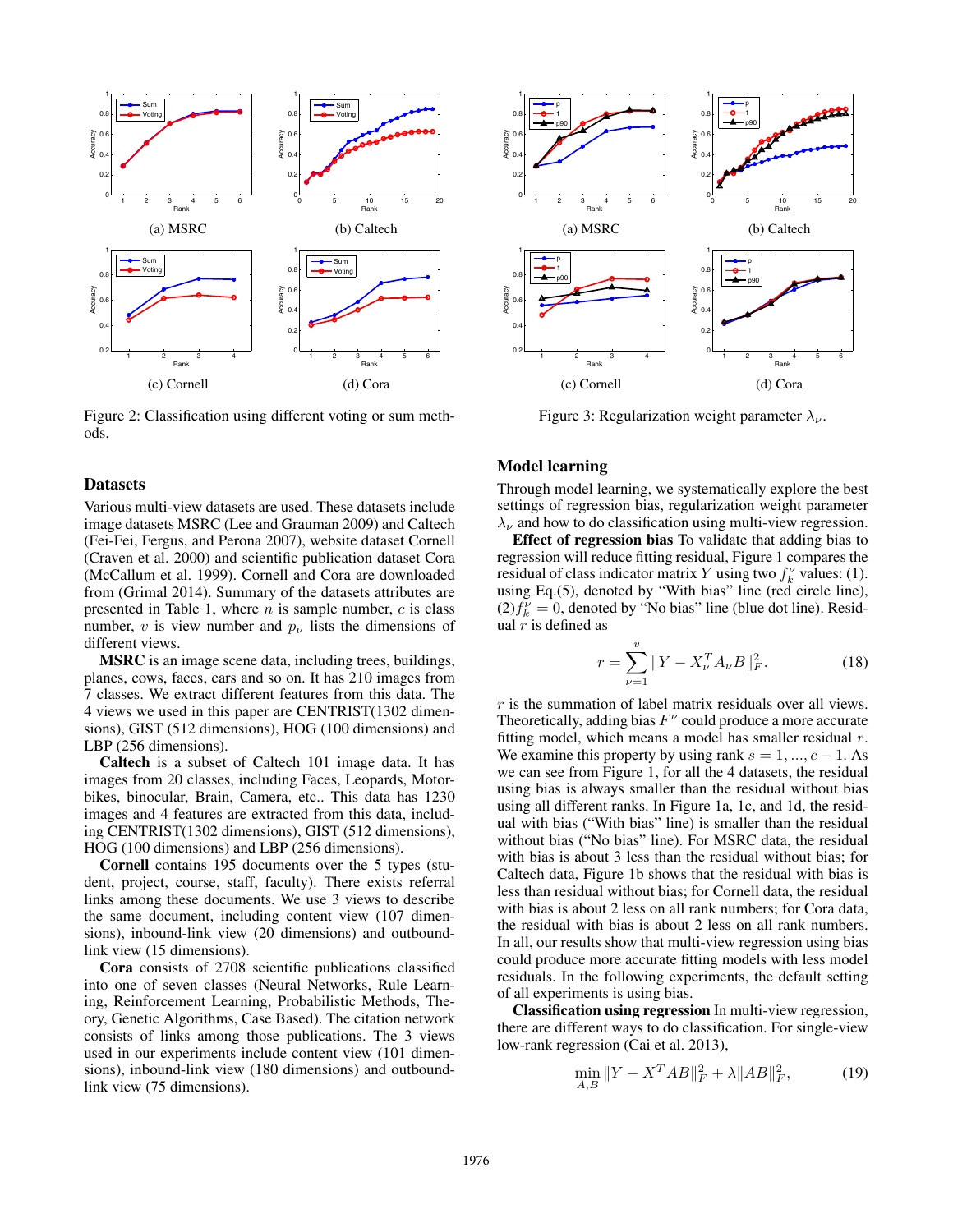

Figure 4: Classification results of multi-view vs. single view data.

where  $A \in \mathbb{R}^{p \times s}$ ,  $B \in \mathbb{R}^{s \times c}$  and AB is the low-rank regression parameter matrix, the following decision function is applied to classify a testing point  $\mathbf{x} \in \mathbb{R}^{p \times 1}$  into one of the  $c$  classes,

$$
\underset{1 \le j \le c}{\arg \max} (\mathbf{y})_j,\tag{20}
$$

where vector  $y = x^T AB \in \Re^{1 \times c}$ , class j corresponds to the index of the maximum value in vector y.

In multi-view case, we predict a class using each view and then use majority voting to decide the final class. For example, for view  $\nu$ , we use the following decision function to classify a testing point  $\mathbf{x}_{\nu} \in \mathbb{R}^{p \times 1}$  into one of the c classes,

$$
\arg \max_{1 \le j \le c} (\mathbf{y}_{\nu})_j,\tag{21}
$$

where vector  $y_{\nu} = x_{\nu}^{T} A_{\nu} B \in \Re^{1 \times c}$ ,  $x_{\nu}$  is the data vector of view  $\nu, \nu = 1, 2, ..., v$ . Thus we predict a class label using every view. We have v predicted classes and apply majority voting on  $v$  results. The class with most votes is assigned to this data point. If the top two classes get same number of votes, we assign them with 0.5 probability, etc.. We call this majority voting as "Voting" in Figure 2.

In this regression prediction problem, however, we can theoretically *derive* another voting method denoted as "Sum". Since our starting point is Eqs.(1-3), after obtaining  $A_{\nu}$  and B through training, for a testing point x, we learn y that minimizes the difference between label vector y and projected data of each views  $\mathbf{x}_{\nu}^{T} A_{\nu} B$ :

$$
\min_{\mathbf{y}} \sum_{\nu=1}^{v} \|\mathbf{y} - \mathbf{x}_{\nu}^{T} A_{\nu} B\|_{F}^{2}.
$$
 (22)

It is obvious that the solution of  $Eq.(22)$  is given as

$$
\mathbf{y} = \left(\sum_{\nu=1}^{v} \mathbf{x}^{T} A_{\nu} B\right) / v. \tag{23}
$$

Once  $\bf{v}$  is computed, we use Eq.(20) to obtain the class.

The classification accuracy using the two methods, Sum and Voting, is shown in Figure 2. As we can see from the results, for data Caltech, Cornell and Cora, Sum method has better results than Voting method obviously. Overall, the Sum voting method is better for regression based classification approach for multi-view regression. In the following experiments, the default setting of every experiment is using Sum method.

Regularization weight parameter  $\lambda_{\nu}$  Regularization weight parameter  $\lambda_{\nu}$  affects the regression model and classification accuracy directly. Many researchers tune this regularization weight parameter exponentially within a specific domain, such as from  $10^{-5}$  to  $10^5$ . It is very time consuming and misleading. In fact, regularization weight parameter  $\lambda_{\nu}$ has direct contribution to the eigenvalues of  $(\hat{X}_\nu X_\nu^T + \lambda_\nu I)$ , as shown in Eq.(7). A large  $\lambda_{\nu}$  could change the distribution of eigenvalues of  $(X_{\nu}X_{\nu}^T + \lambda_{\nu}I)$  significantly. While a small  $\lambda_{\nu}$  preserves the original eigenvalues distribution of  $X_{\nu}X_{\nu}^{T}$ . Thus, we constrain  $\lambda_{\nu}$  to be the following 3 cases:

- 1. The summation for all the eigenvalues of  $X_{\nu} X_{\nu}^T$ . This will change the distribution of eigenvalues of  $(X_{\nu} X_{\nu}^T +$  $\lambda_{\nu}I$ ) more significantly. Since  $X_{\nu}$  is normalized rowwisely,  $\lambda_{\nu}$  = Tr( $X_{\nu}X_{\nu}^{T}$ ) =  $p_{\nu}$ , where  $p_{\nu}$  is dimension of view  $\nu$ . In Figure 3, result using this method is denoted as "p".
- 2. The average of all the eigenvalues of  $X_{\nu} X_{\nu}^T$ . So  $\lambda_{\nu} =$  $\text{Tr}(X_{\nu}X_{\nu}^{T})/p_{\nu}=1$ , where  $p_{\nu}$  is dimension of view  $\nu$ . In Figure 3, result using this method is denoted as "1".
- 3. The 90%th largest eigenvalue. For example, if  $X_{\nu} X_{\nu}^{T}$  has 200 non-zero eigenvalues sorted from large to small, we let  $\lambda_{\nu}$  be the 90%  $\times$  200 = 180th eigenvalue. This will change the distribution of eigenvalues of  $(X_{\nu}X_{\nu}^T + \lambda_{\nu}I)$ slightly and still preserve the original eigenvalue distribution of  $X_{\nu}X_{\nu}^{T}$ . In Figure 3, result using this method is denoted as "p90".

Figure 3a shows that, for MSRC data,  $\lambda_{\nu} = 1$  and "p90" performs better than using the summation of all eigenvalues  $(\lambda_{\nu} = p_{\nu})$ . In Figure 3b,  $\lambda_{\nu} = 1$  can beat "p90" and  $\lambda_{\nu} =$  $p_{\nu}$ . In Figure 3c,  $\lambda_{\nu} = 1$  also has the best accuracy for rank  $s = 2, 3, 4$ . For data Cora, using different  $\lambda_{\nu}$  does not affect accuracy too much. Over all, we choose  $\lambda_{\nu}$  as the average of all eigenvalues of  $X_{\nu} X_{\nu}^T$ , which is  $\lambda_{\nu} = 1$ . In the following experiments, the default setting of every experiment is using  $\lambda_{\nu}=1.$ 

#### Comparison with single view

Multi-view regression uses data or information from multiple channels, such as different image features, both webpage citations view and contents view. Generally, we expect that multi-view regression can produce better results by exploiting information from multiple views. In this part, we compare multi-view low-rank regression with single-view low-rank regression (see (Cai et al. 2013)). Figure 4 shows that multi-view low-rank regression produces better classification accuracy than single-view regression for different ranks (rank s is from 1 to  $c - 1$ ). "MV" denotes multiview accuracy, "V1", "V2", ..., denote the accuracy using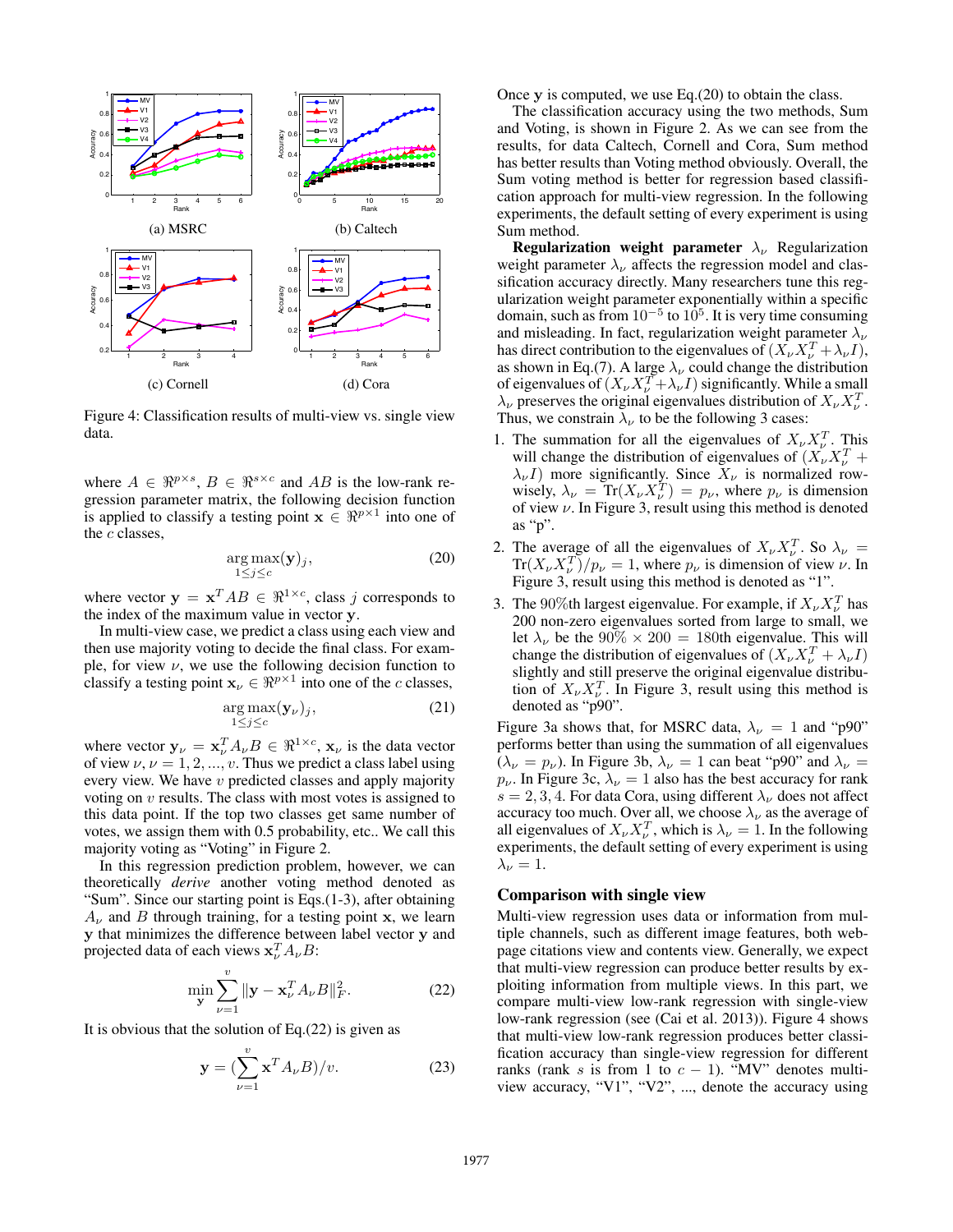

Figure 5: Comparison of ridge regression and linear regression.

different single view. For example, Figure 4a shows that, for data MSRC, multi-view regression has much higher accuracy than all single-view low-rank regression when rank  $s = 2, 3, 4, 5, 6$ . Figure 4b shows that, when rank  $s > 4$ , multi-view regression has much higher accuracy than all the four single views. In Figure 4c, view "V1" has very good accuracy, but multi-view regression has better results than view "V1" when  $s = 1, 3$ . In Figure 4d, multi-view outperforms single-view when  $s = 4, 5, 6$ .

### Comparison of ridge regression and linear regression

Linear regression (when  $\lambda_{\nu} = 0$ ) and ridge regression (when  $\lambda_{\nu} \neq 0$ ) are closely related. Previous research (Hoerl and Kennard 1970) (Cai et al. 2013) shows that ridge regression will have better performance than linear regression. However, all existing work is based on single view. Does multiview ridge regression produce better results than multiview linear regression? We will examine the performance of multi-view linear regression and ridge regression on the 4 multi-view data with respect to different ranks. We can get linear regression by simply setting  $\lambda_{\nu} = 0$  in our existing multi-view ridge regression model. Figure 5 shows that multi-view low-rank ridge regression ("Ridge" line in the figure) produces better classification accuracy than multiview low-rank linear regression (when  $\lambda_{\nu} = 0$ , "Linear" line in the figure) in datasets MSRC, Caltech and Cornell. For dataset Cora, ridge regression get slightly better results than linear regression when rank  $s = 3, 4, 5, 6$ .

#### Comparison of low-rank and full-rank

In real life, low-rank reveals the underlying structure of datasets and removes the noise and redundant information in the datasets. Low-rank regression model has been proved to be an effective learning mechanism by exploring the lowrank structure of real life data (Xiang et al. 2012) (Evgeniou



Figure 6: Comparison of low-rank and full-rank.

and Pontil 2007) (Cai et al. 2013). For full-rank regression, there is no constraint on  $B^{\nu}$  in Eq.(1). We minimize the objective function of full-rank regression Eq. (16) and use the closed-form optimal solution given by Eq.(17) to solve the full-rank objective.

Figure 6 compares classification accuracy using low-rank multi-view regression and full-rank multi-view regression. The blue dot line is the low-rank classification accuracy for rank  $s = 1, ..., c - 1$ , where c is class number. The red dash line is full-rank classification accuracy with rank  $s = c$ . The horizontal axis denotes rank of regression and the vertical axis denotes classification accuracy. As we can see, for all the 4 datasets, low-rank regression model can always beat full-rank regression model. For example, in Figure 6a, lowrank results with  $s = 5$  and  $s = 6$  have higher accuracy than full-rank with  $s = 7$  (red dash line). In Figure 6b, lowrank results with  $s = 11$  to  $s = 19$  have higher accuracy than full-rank with  $s = 20$ . Figure 6c shows low-rank results with  $s = 2, 3, 4$  have higher accuracy than full-rank with  $s = 5$ . Figure 6d shows low-rank results with  $s = 4, 5, 6$ have higher accuracy than full-rank with  $s = 7$ .

# Conclusion

In this paper, we proposed a multi-view low-rank regression model. We provide a closed-form solution to multiview low-rank regression model. Extensive experiments conducted on 4 multi-view datasets show that multi-view low rank regression outperforms full-rank regression counterpart and single-view counterpart in terms of classification accuracy.

Acknowledgement. Research is partially supported by NSF-IIS 1117965, NSF-IIS 1302675, NSF-IIS 1344152, NSF-DBI 1356628.